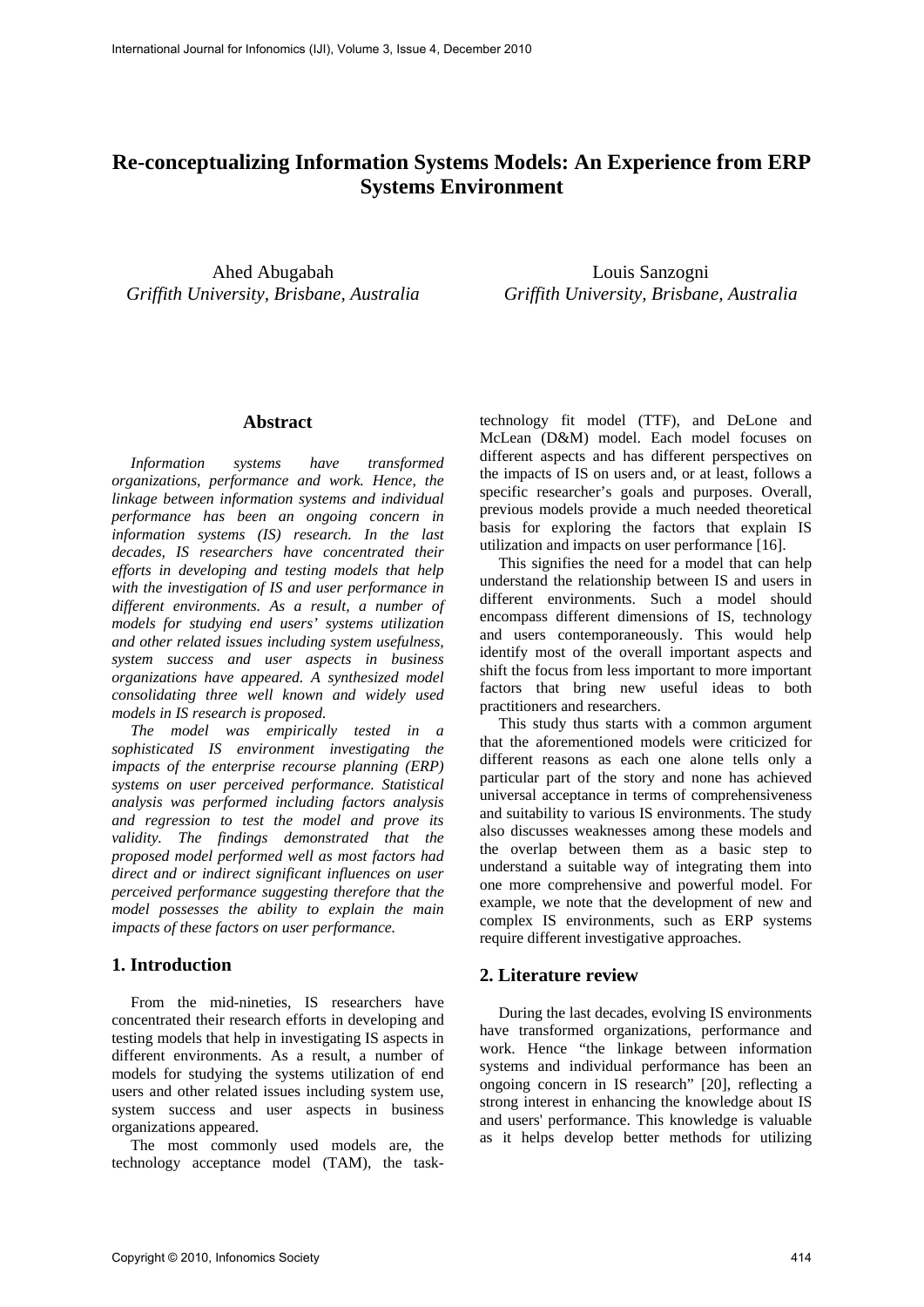information systems in business organizations and evaluate their impacts on user's performance.

Understanding the impact of information systems on user performance is very important for all organizations as it can lead to improved performance. Notwithstanding, the importance of understanding information systems' impacts on user performance, the issue has so far not received adequate attention. Most of prior research has focused on identifying determinants of computer acceptance, possibly making it inadequate for determining the impacts of various types of information systems on end-user performance [2, 16].

The impact of information systems on end-user performance and the relationships between information systems, performance, and productivity has plagued IS research and is thus becoming of great interest to many researchers [16, 13, 20]. A noticeable amount of research has been associated with end user and systems' aspects starting with Davis [12] and the technology acceptance model (TAM). [13], identified six major categories of information systems success including system quality, information quality, system use, user satisfaction, individual impact and organizational impact. Seddon [22] in his extension of DeLone and McLean's work further defined the categories and added more factors. Obviously, researchers tried hard to find a conceptual framework and theory to interpret the impacts of information systems on user performance and productivity.

Despite the enormous investment in information systems during recent years, demonstrating their effects on performance has proven extremely difficult [16, 19]. This relationship is multifaceted and includes many aspects such as user job, task performance, context, etc.

The difficulty in measuring actual performance led many previous researchers to use multiple perspectives and theories to reach more accurate and rigorous results [22], [ 1]. Thus, we argue that current IS models individually are not broad enough to measure such a relationship as they do only capture a subset of the factors in the broad context of IS, reflecting a common agreement between many researchers [16], [21]. For example, TAM and TTF overlap in a significant way and they could provide a more coherent model if they were integrated, such model could be stronger than either standing alone. Recent research on the D  $\&$  M's model also showed that the model is incomplete and needs to be extended with other factors [18], such as usefulness and the importance of the systems.

In light of theses facts, especially the difficulty of objectively measuring performance, IS researchers have used these models as surrogate measures to predict users behaviours and IS successes in various types of IS environments and business organizations. For that reason, research on extending, integrating and replicating these models and constructs has been appearing in the IS literature [18].

There are many examples of this, for instance, [10] and [20], developed a new model by integrating the user satisfaction model with other constructs such as information accuracy, system adequacy and timeliness to investigate user satisfaction in small business. In another instance, [11] extended TAM in order to investigate the actual usage of the systems. [17], integrated TAM and TTF to investigate individual performance because the new model has more significant improvement over either model alone. The integrated model provided more explanatory power than any of these models alone. The same authors also proposed a model extending TTF with a computer self-efficacy construct explaining the link between the TAM and TTF models to help managers understand PEOU can be increased.

In a similar vein, researchers extended TAM and TTF to an internet environment and found support for a model that includes TTF and TAM to predict actual use and attention to use. Others also extended TAM with other constructs from the IS literature and found support for integrating new constructs to new models in different environments [5], [2], [7].

Recently, researchers have started even to expand these models with new factors aiming at developing new models to suit advanced and complex IS projects in various industries [23]. [22], used an extended model to study the relationship between TAM constructs and actual usage. [41], demonstrated that the extended TAM with initiative IT factors such as facility and compatibility give the model the ability to interpret individual behaviour and users' acceptance.

Prior IS models including TAM and TTF were used to carried out research in traditional and relatively simple but important environments, such as spreadsheet software and personal computing [2]. However, with the development and implementation of complex and costly IS environments that cut across organizational functions, it is clear that there is an increased need for research that examines these models and extends them to a complex IS environments [24].

Despite the large body of existing research on TAM, TTF and D & M's models [21], [20], [22], [13], [14], [15], [12],[7], [6], none of these models have achieved universal acceptance either due to narrowness of focus or inadequately developed methodologies [10]. These largely independent streams of research sparked our interest to explicitly discuss the main weakness in previous models with the goal of combining them into a new powerful validated model to further the understanding of the relationship between IS and users, including performance impacts and systems usefulness.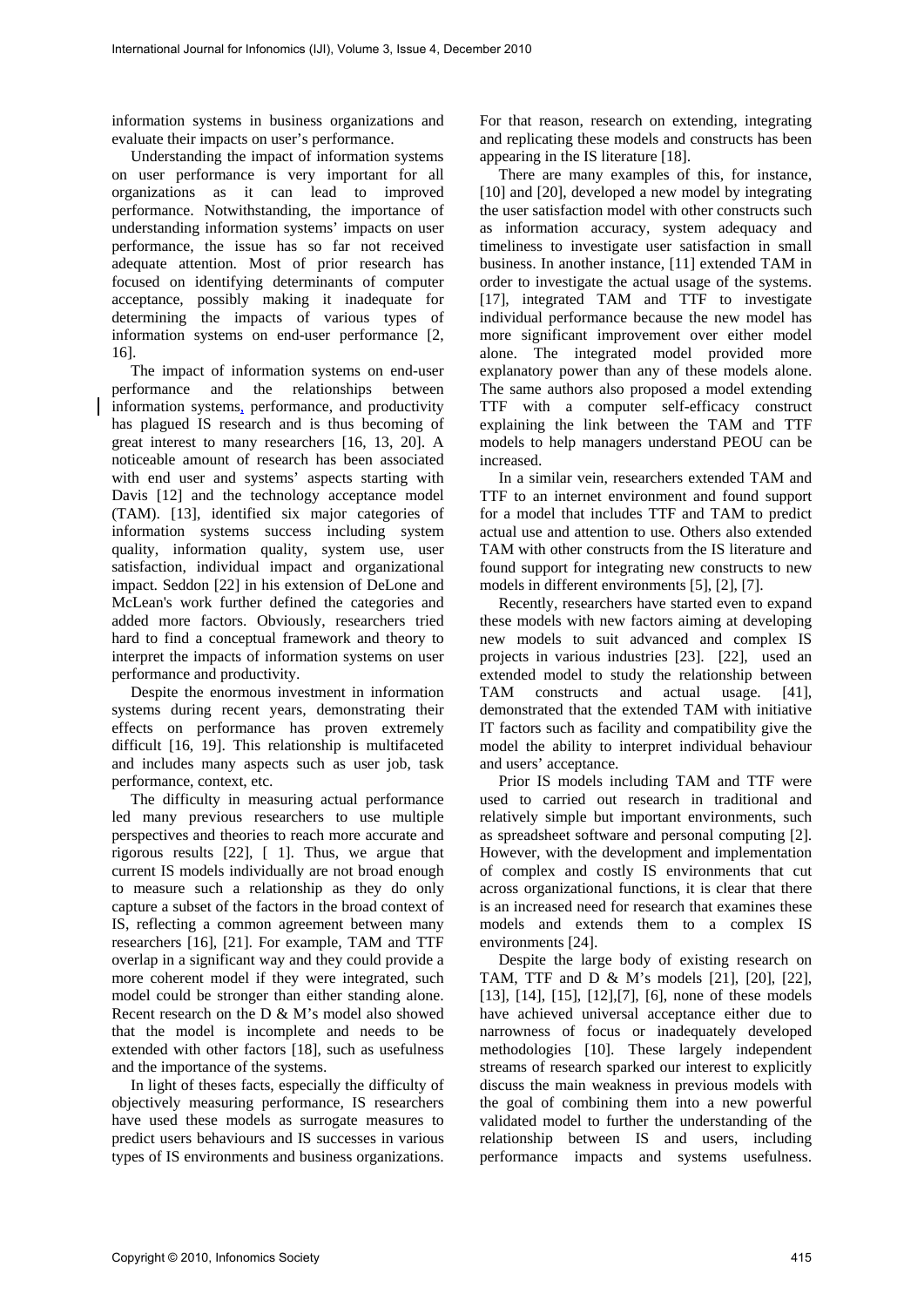Previous models focused on user acceptance and satisfaction as surrogates to measure the impact of IS on individual user's performance. The argument in support of this approach stems from the difficulty in identifying a set of objective measures to evaluate the benefits of IS to users and organizations [3].

Specifically, a number of important shortcomings plague these models. For instance, TAM is widely employed in IS research, but has been criticized because of lack of task concentration [16], inability to address how other constructs affect core TAM variables, such as usefulness [2], over assumptions on voluntary system utilization [22], some explicit recognition that frequent utilization of a system may not lead to higher user's performance and inadequate systems may be evaluated positively by users due to factors such as accessibility, and personal characteristics [22].

Similarly, a major concern about studies conducted using TTF is the inadequate attention given to a very important element related to system quality and usefulness, especially when it is known that system usefulness must be evaluated before systems can deliver performance impacts [22].

The D & M's model is one of the most widely applied in IS research. It identifies the complexity that surrounds the definition of IS success, offering valuable contributions to the understanding of IS performance impacts and providing a scheme for classifying the different measures of IS. However, researchers have claimed that the D & M's model is incomplete; suggesting that further factors should be included in the model.

In view of that, this study developed and statistically validated a new model for examining the impact of IS on user performance. The model combines the core factors from the TAM, TTF and D & M's models (See figure 1 below), thereby achieving a more adequate and accurate measure of user performance.



Figure 1. The study model

TAM. TTF and D & M models have been tested in traditional IS environments, the new combined

model was tested within an ERP systems environment. This environment was deemed appropriate as ERP systems are large scale systems which contain a range of applications that are used by various types of business organizations.

### **3. Methodology**

This section describes the methodology used in the study and gives an overview of the pilot study and pretest procedures applied in order to validate the study model.

#### **3.1. Participants**

The respondents numbered 387 ERP users in total from various functional areas in different organizations. Data was collected from the ERP users by means of a written questionnaire. The questionnaire was synthesized after an extensive review of the IS and ERP literature. The questionnaire consisted of two parts, the first part involved demographic questions about the respondents and the frequency of ERP usage, while the second part involved questions about the factors including the fit between the system and task requirements and users' needs, System Quality (SQ), Information Quality (IQ), Perceived Usefulness (PU), Perceived Ease of Use (PEOU) and User Performance (UP). Both five and seven point Likert scales were used (see Appendix 1).

#### **3.2. Pilot study and pre-test**

Although most of the factors used in the instrument were validated in prior research, the adopted questionnaire was evaluated through a focus group and tested in a pilot study to ensure content and construct validity and also to ensure appropriateness within the context of ERP environments.

The instrument then was distributed to 15 ERP users to evaluate ERP impacts on their performance. The data from those users was analyzed and the results of the analysis showed a high level of reliability. After ensuring appropriateness of the instrument the main study was conducted.

#### **4. Results**

This section provides the main findings of the study and explains the results of the reliability and validity tests.

#### **4.1. Multivariate assumption testing**

A preliminary analysis was performed to check for violations of the assumptions. The assumptions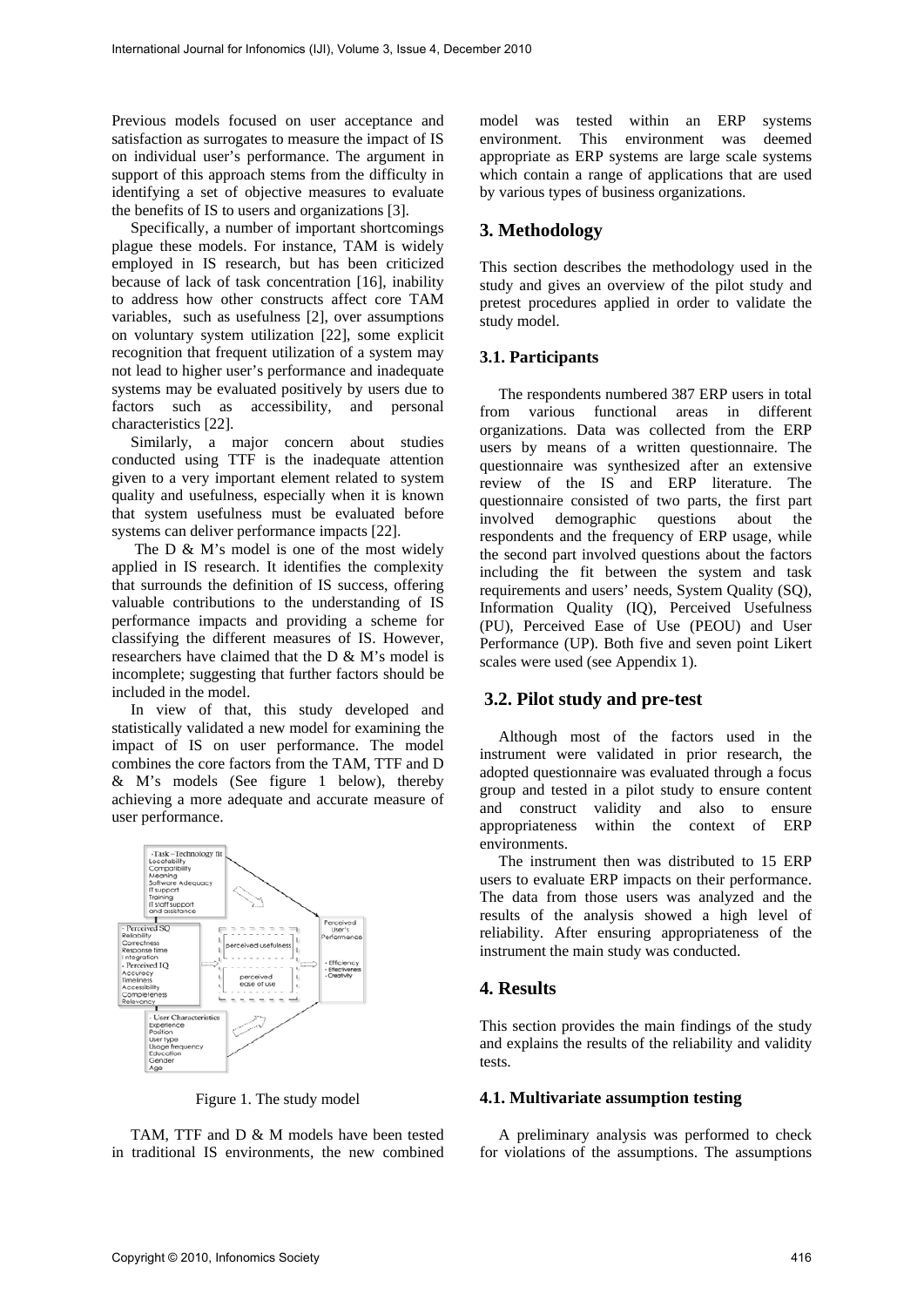tested included outliers, linearity [25], homoscedasticity and independent residuals [19].

The results presented in Table 1 show that all values of Durbin-Watson test came very close to 2, meaning no presence of autocorrelation in the residuals. The results also showed that all values are less than one for Cook's distances and close to zero for the leverages thus confirming that no autocorrelation exists [9].

**Table 1**. Independence and outlier's analysis

| Factors                                              | DV   | R   | $R^2$ | S.E | DW   | CD   | CL   |  |
|------------------------------------------------------|------|-----|-------|-----|------|------|------|--|
| TTF                                                  | UP   | .63 | .40   | .88 | 2.09 | .034 | .027 |  |
| TTF                                                  | PU   | .55 | .30   | .65 | 1.85 | .155 | .027 |  |
| TTF                                                  | PEOU | .64 | .41   | .68 | 1.79 | .093 | .027 |  |
| IQ                                                   | UP   | .69 | .47   | .83 | 2.10 | .037 | .024 |  |
| IQ                                                   | PU   | .67 | .46   | .57 | 1.76 | .035 | .024 |  |
| IQ                                                   | PEOU | .65 | .42   | .68 | 1.93 | .076 | .024 |  |
| SQ                                                   | UP   | .79 | .62   | .70 | 2.02 | .097 | .034 |  |
| SQ                                                   | PU   | .61 | .37   | .62 | 1.93 | .214 | .024 |  |
| SQ                                                   | PEOU | .66 | .44   | .67 | 1.74 | .019 | .034 |  |
| PU                                                   | UP   | .75 | .57   | .75 | 2.10 | .155 | .035 |  |
| <b>PEOU</b>                                          | UP   | .65 | .43   | .86 | 1.93 | .027 | .017 |  |
| DW: Durbin-Watson, CD: Cook's Distance, CL: Centered |      |     |       |     |      |      |      |  |
| Leverage, DV: Dependent variables.                   |      |     |       |     |      |      |      |  |

#### **4.2. Collinearity and multicollinearity**

In practice, the most common level of cut-off points used for determining the presence of multicollinearity are tolerance values of less than .10, or Variable Inflation Factor (VIF) values of above 10 [24]. As illustrated in the Table 2, the tolerance values for all variables were above .10, and VIF values for each variable were less than 10, therefore, the study did not violate the multicollinearity assumption [8].

#### **4.3. Reliability**

The internal consistency reliability was assessed by calculating Cronbach's alpha values. An alpha of .70 or higher is normally considered satisfactory for most purposes [11], [24].

All individual factors, as well as the entire instrument have shown high levels of reliability. The Cronbach's alpha of the study instrument ranges from 0.84 for the usefulness to 0.97 for the user performance indicating high reliability. As summarized in Table 3 in the next section.

**Table 2**. Cronbach's coefficient for the 52 item instrument and correlation of the study variables

| Constructs                                                                                             | Mean | S.D  |       | Inter correlation between variables** |      |      |      |      | <b>Collinearity</b> |            |
|--------------------------------------------------------------------------------------------------------|------|------|-------|---------------------------------------|------|------|------|------|---------------------|------------|
|                                                                                                        |      |      | TTF   | IQ                                    | SQ   | PU   | PEOU | UP   | <b>Tolerance</b>    | <b>VIF</b> |
| <b>TTF</b>                                                                                             | 4.95 | .96  | (.90) |                                       |      |      |      |      | .434                | 2.304      |
| IQ                                                                                                     | 3.60 | .61  | .69   | (.87)                                 |      |      |      |      | .327                | 3.057      |
| $\overline{SQ}$                                                                                        | 3.30 | .64  | .65   | .69                                   | (87) |      |      |      | .389                | 2.57       |
| <b>PU</b>                                                                                              | 3.90 | .78  | .54   | .59                                   | .61  | (84) |      |      | .504                | 1.983      |
| <b>PEOU</b>                                                                                            | 3.30 | .89  | .62   | .63                                   | .67  | .54  | (89) |      | .457                | 2.188      |
| UP                                                                                                     | 4.50 | 1.14 | .61   | .61                                   | .76  | .75  | .65  | (97) |                     |            |
| TTF: Task technology fit, IQ: information quality, SQ: system quality, PU: perceived usefulness, PEOU: |      |      |       |                                       |      |      |      |      |                     |            |
| perceived ease of use, UP: user performance.                                                           |      |      |       |                                       |      |      |      |      |                     |            |

\* Numbers in parenthesis represent Cronbach's alpha. \*\*Correlation is significant at the 0.01 level (2-tailed).

#### **4.4. Validity**

.

Both Convergent and discriminant validity were used to confirm the appropriateness of the measurement obtained for the factors used in the study [24]. The cut-off point used in this analysis

was .3, as recommended by [24] and/or [19]. All correlations below this point were considered low. The analysis was conducted for each variable as shown in Table 3 below, followed by a discussion of the analysis results.

**Table 3**. Results of factor analysis\*

| Factors/Items       | Loading | Mean | SD.  | Factors/Items         | Loading | Mean | SD.  |
|---------------------|---------|------|------|-----------------------|---------|------|------|
| Task technology fit |         | 4.9  | .96  | Corr1                 | .75     | 3.2  | .93  |
| Loc1                | .74     | 5.3  | 1.39 | Corr <sub>2</sub>     | .60     | 3.3  | .92  |
| Loc <sub>2</sub>    | .81     | 4.9  | 1.39 | Perceived usefulness  |         | 3.9  | .78  |
| Com <sub>2</sub>    | .74     | 5.4  | 1.12 | PU <sub>1</sub>       | .69     | 3.9  | .83  |
| Com <sub>3</sub>    | .75     | 5.3  | 1.14 | PU <sub>2</sub>       | .67     | 4.2  | 1.03 |
| ITsub <sub>2</sub>  | .84     | 4.7  | 1.33 | PU <sub>3</sub>       | .76     | 3.7  | .92  |
| IT <sub>sub</sub> 3 | .85     | 4.8  | 1.31 | PU <sub>4</sub>       | .73     | 3.7  | .98  |
| Ade1                | .84     | 4.8  | 1.34 | Perceived ease of use |         | 3.3  | .89  |
| Ade2                | .60     | 4.8  | 1.36 | PEOU1                 | .72     | 3.2  | 1.00 |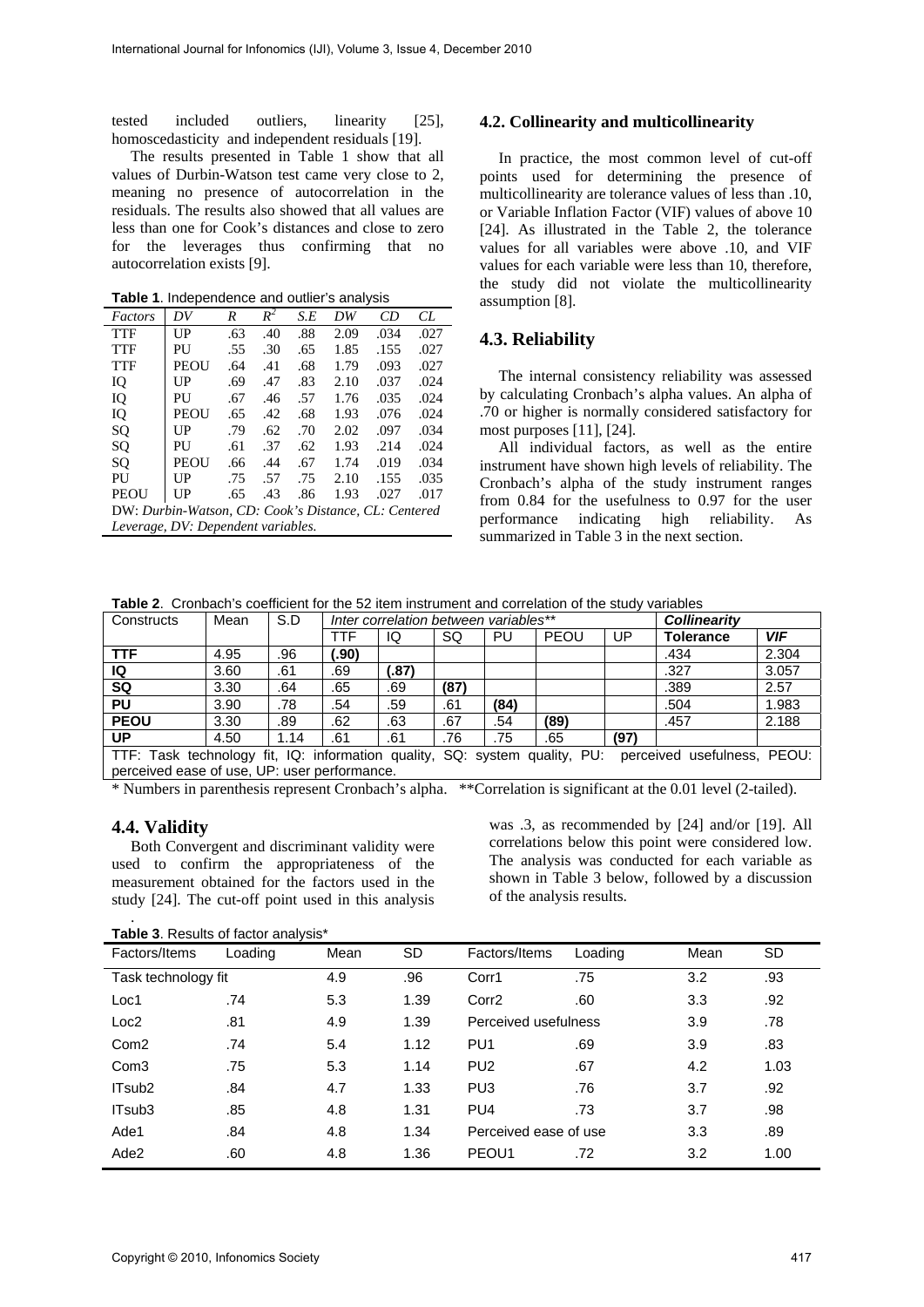| Factors/Items        | Loading | Mean | <b>SD</b> | Factors/Items       | Loading | Mean | <b>SD</b> |
|----------------------|---------|------|-----------|---------------------|---------|------|-----------|
| Mea1                 | .74     | 4.5  | 1.30      | PEOU <sub>2</sub>   | .85     | 3.2  | .97       |
| Mea <sub>2</sub>     | .78     | 4.3  | 1.30      | PEOU3               | .89     | 3.4  | .98       |
| Information quality  |         | 3.6  | .61       |                     |         |      |           |
| Accees1              | .71     | 3.5  | .90       | User performance    |         | 4.5  | 1.14      |
| Access2              | .82     | 3.4  | .91       | Effici1             | .81     | 4.6  | 1.28      |
| Complet1             | .50     | 3.4  | .88       | Effici <sub>2</sub> | .77     | 4.9  | 1.34      |
| Complet2             | .50     | 3.7  | .76       | Effici3             | .76     | 4.7  | 1.29      |
| Tim1                 | .53     | 3.6  | .86       | Effici4             | .76     | 4.6  | 1.32      |
| Tim2                 | .69     | 3.6  | .87       | Effici <sub>5</sub> | .65     | 4.6  | 1.24      |
| System quality       |         | 3.3  | .63       | Effici <sub>6</sub> | .78     | 4.7  | 1.32      |
| Integ1               | .77     | 3.1  | .85       | Effici7             | .74     | 4.8  | 1.35      |
| Integ2               | .78     | 3.3  | .83       | Effici <sub>8</sub> | .69     | 4.7  | 1.34      |
| Integ3               | .58     | 3.2  | .99       | Effec1              | .715    | 4.5  | 1.38      |
| Relia1               | .66     | 3.7  | .87       | Effec <sub>2</sub>  | .61     | 4.4  | 1.32      |
| Relia <sub>2</sub>   | .83     | 3.6  | .79       | Effec3              | .60     | 4.7  | 1.30      |
| Restime1             | .73     | 3.3  | .96       | Crea1               | .91     | 3.9  | 1.52      |
| Restime <sub>2</sub> | .74     | 3.2  | .94       | Crea1               | .83     | 3.7  | 1.57      |

\*Only loadings of 0.5 or above are shown

#### **4.4.1. Discriminant validity**

We tested discriminant validity for a construct using Cronbach's alpha. According to [4], [6] for a construct to be valid its Cronbach's alpha should be greater than its correlation with other constructs. As shown in Table 2 comparison of the correlations with the Cronbach's alphas indicated that this is true for all constructs and thus discriminant validity is satisfied [4].

#### **4.4.2. Convergent validity**

All of the loadings of the constructs' items were higher than the cutoff criteria of 0.50, with most of items above 0.70, demonstrating high construct validity as shown in Table 3. However, two items of the TTF construct (Com1 and ITsub1) did not meet the cutoff criteria and thus were removed from any further analysis.

Similarly, Access3 and Tim3, belonging to the SQ construct were dropped from any further analysis as they did not meet the cutoff criteria.

Accuracy and relevancy were not included in the factor analysis as they were measured by two items only. However, these sub-constructs show high correlation in terms of user performance, so they have been retained in the model.

In relations to UP, one item (Crea 3) was removed from the analysis because it had high loadings with other two sub-constructs and therefore creates ambiguity. To ensure that this item had no adverse effects, the reliability alpha was checked in both cases and showed no significant changes. Lastly, the PEOU and PU were tested. All items had high loadings (<.60) in their perspective constructs suggesting high construct validity.

#### **4.5. Multiple regression analysis**

A multiple regression analysis was performed to identify the significant contributions of each factor in explaining user performance with ERP systems. The results of the analysis, including significance levels, t-statistics and coefficients for each factor are summarized in Table 4. Three factors, PU, SO and PEOU were found to be the best predictors of user performance explaining 61% of the variance in user performance. Furthermore, since PU had the strongest impacts on user performance further analysis was conducted to identify factors affecting PU. The analysis yielded a regression function with  $R^2$ =0.44, based on all independent variables as summarized in Table 4.

| DV | $R^2$ | IV   | Beta    | T      | Sig  |
|----|-------|------|---------|--------|------|
| UP | 0.61  | TTF  | .076    | 1.411  | .058 |
|    |       | IQ   | $-.076$ | $-250$ | .077 |
|    |       | PU   | .430    | 11.315 | .000 |
|    |       | PEOU | .149    | 3.620  | .000 |
|    |       | SQ   | .409    | 9.228  | .000 |
| PU | 0.44  | TTF  | .130    | 2.293  | .022 |
|    |       | SQ   | .328    | 5.877  | .000 |
|    |       | IQ   | .280    | 4.714  | .000 |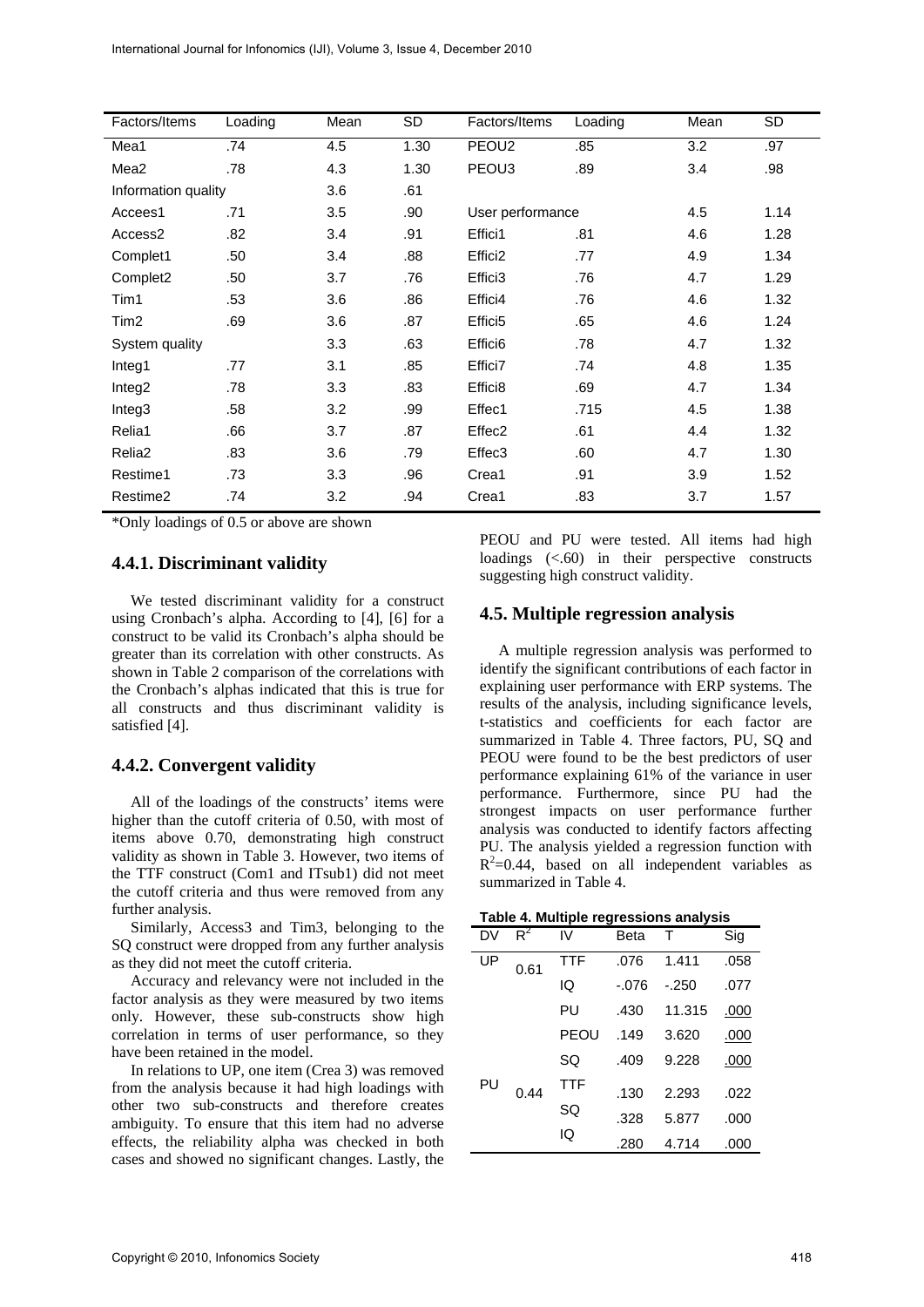# **5. Discussion and Conclusions**

The study provides insights to a potentially valuable tool for IS researchers and practitioners. The new combined model investigating the relationships between a set of factors including IQ, SQ, TTF and UP shows promise in enhancing the understanding of IS impacts in business organizations related to user performance.

This study took lessons from previous studies to build a new model that is suitable to better understand IS impacts on user performance by shifting the focus from organizational and technical aspects to user aspects. More specifically, building upon several previously validated instruments [20, 22]. The instrument of the current study merges factors of system, information, technology and users. The instrument appears to have sufficient reliability and validity, contributing thus to a better understanding of several aspects of IS in business organizations. Furthermore, the instrument provided in this study can be utilized as a diagnostic tool to assess and analyze several aspects of IS such as benefits, impacts and usage.

Interestingly, in relation to the suitability of the study model, the findings supported the strength of the study model and proved that previous IS models and their measures could be utilized in complex IS environments such as an ERP environment. The statistics showed that the combined model was powerful in explanting a large part of user performance.

IS models such as TAM, user satisfaction and TTF shape a significant base of the knowledge and research in this field [5], [15], [7]. However, none of these models has gained a universal acceptance as each one tells a part of the story. In other words, Meaning that they complement each other as each model has focused on different aspects. This study provides further evidence of the appropriateness of extending these models as a useful way to give more powerful insights about user aspects and IS impacts.

The results also demonstrated the importance of extending several theoretical models for investigating information systems investigations, as similar studies that used these models individually did not show the same degree of power in explaining several issues related to the study factors such as SQ, IQ and TTF [7], [15], [2], [5]. This helped improve the understanding of the relationship between these individual models. Hence, in this study hence, several significant relationships between these models were found, such as the relationship between TTF, SQ and PU. Furthermore, the findings indicated that TTF, SQ and IQ as one combined model was formed the best exploratory model to explore investigate the relationship between ERP systems and user performance.

Previous studies demonstrated the efficacy of the core factors of TAM and TTF models in explaining system usage, attention to use and impacts [2]. This study showed that these factors are meaningful in explaining system impacts and user performance in a complex environment "the ERP systems". Thus, attempts focused on enhancing the PU of IS, are worthwhile since it is more likely to lead to improved user performance.

The empirical results did not only confirm the importance of TAM and TTF, but also showed that IQ and SQ powerfully determine PU and PEOU toward system use, which is strongly influencing user performance when using a system. Extending these three models resulted in a better model than TAM, TTF or user satisfaction alone. For example, results showed a strong and statistically significant relationship between TTF, PU and PEOU, leading to more system impacts on user performance. These factors did not show the same degree of significance when investigated alone in previous studies. In other words, this study provides further evidence of the suitability of using factors identified in TAM, TTF and user satisfaction models in different IS settings.

Empirical findings demonstrated the significance of all of these factors but with different relative importance. The findings demonstrated that most factors in the proposed model have direct and/or indirect significant influence on user perceived performance suggesting therefore, that the model possesses the ability to explain the main impacts of these factors on ERP users.

The study shows that the most significant factor influencing user performance is PU closely followed by SQ. These two factors provide a wider understanding of the factors that impact users when utilizing IS. The study draws attention and provides a new foundation and draws attention for academic research related to IS information systems impacts and contributes to the improvement of user performance.

Like other studies, the current study has several limitations. Although the study factors explained a large portion of the variance on user performance, however, there is a part of the variance remains unexplained. This might be due to other significant factors that are not included in this study, suggesting that more additional empirical and theoretical investigation is required to identify those factors and include potential effective factors that play a significant role in explaining user performance directly and indirectly within a system environment.

# **6. References**

[1] K. Amoako-Gyampah and A. Salam, "An extension of the technology acceptance model in an ERP implementation environment," *Information and Management* vol. 41, no. 6, 2004, pp. 731 - 745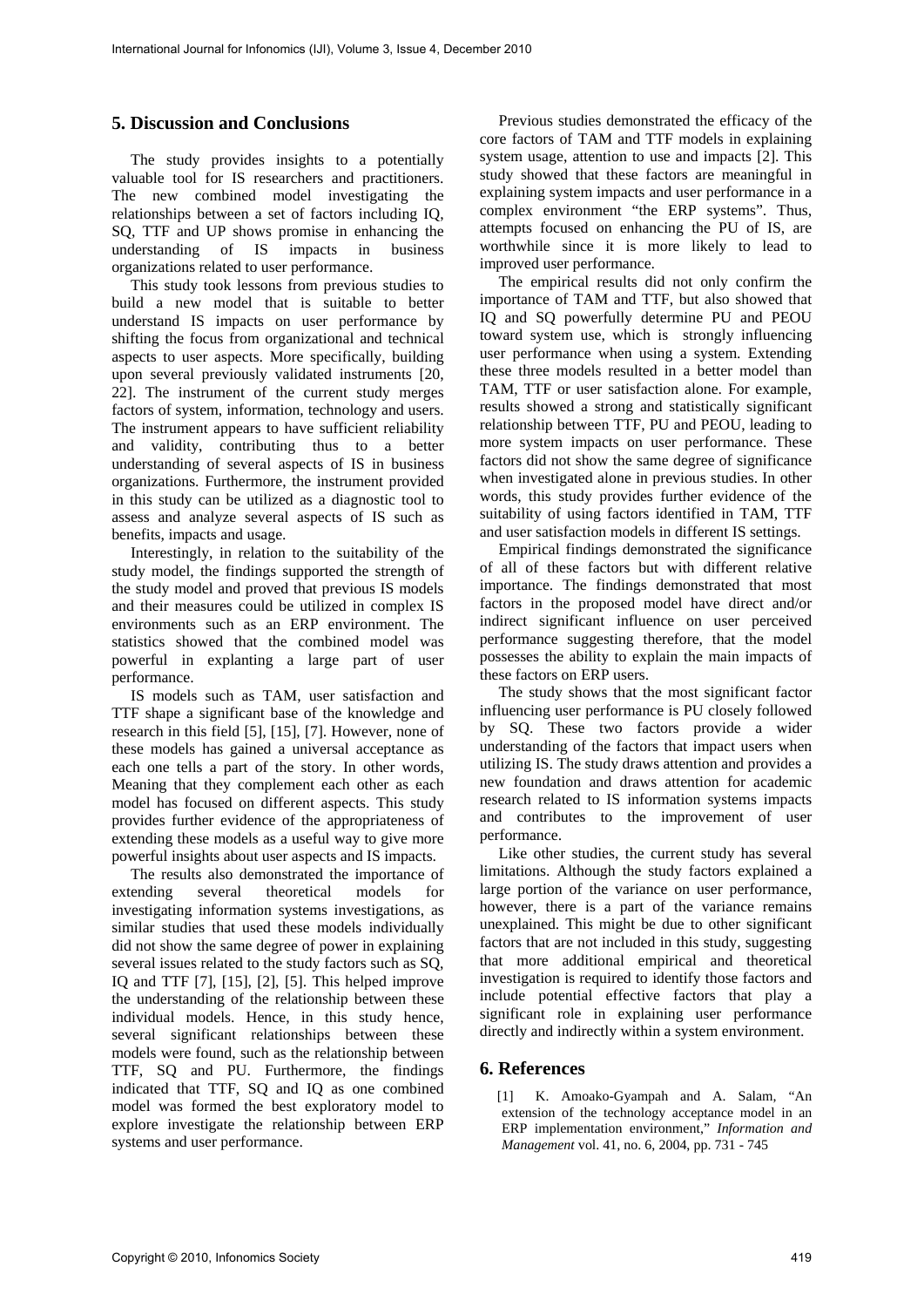[2] F. Calisir and F. Calisir, "The relation of interface usability characteristics, perceived usefulness and perceived ease of use to end -user satisfaction with enterprise resource planning systems," *Computer in Human Behavior* vol. 20, no. 505-515, 2004.

[3] D.T. Campbell and D.W. Fiske, "Convergent and discriminant validation by the multitrait multimethod matrix," *Psychological Bulletin*, vol. 56, 1959, pp. 81-105.

[4] J. Cronbach, "Coefficient alpha and the internal consistency of tests," *Psychometrika* vol. 16, 1951, pp. 297-334.

[5] F. Davis, "Perceived usefulness, perceived ease of use, and user acceptance of information technology," *Management Information System Quarterly* vol. 13, no. Sep, 1989, pp. 318-340.

[6] W. Delone and E. McLean, "Information systems success: the quest for the dependent variable," *Information systems research* vol. 3, no. 1, 1992, pp. 60-95.

[7] W. DeLone and E. McLean, "The DeLone McLean model of information system success: a tenyear update," *Journal of Management Information Systems*, vol. 19, no. 4, 2003, pp. 3-9.

W. DeLone and E. McLean, "Measuring E-Commerce Success: Applying the DeLone & McLean Information Systems Success Model," *International Journal of Electronic Commerce*, vol. 9, no. 1, 2004, pp. 31-47.

[9] M. Dishaw and D. Strong, "Extending the Technology Acceptance Model with Task-Technology Fit Constructs," *Information and Management* vol. 36, no. 1, 1999, pp. 9-21.

[10] M.T. Dishaw and D.M. Strong, "Assessing software maintenance tool utilization using tasktechnology fit and fitness-for-use models," *Journal of Software Maintenance*, vol. 10, no. 3, 1998.

[11] T. Dishaw, D. Strong and B. Bandy, "Extending the task technology fit model with self efficacy constructs" pepper presented at Eighth Americas Conference on Information Systems, 2002, pp. 1021- 1027.

[12] N. Golafshani, "Understanding Reliability and Validity in Qualitative Research " *The Qualitative Report*, vol. 8, no. 4, 2003, pp. 597-607

[13] D. Goodhue, "Development and measurement validity of a task-technology fit instrument for user evaluations of information systems," *Decision Sciences*, vol. 29, no. 1, 1998, pp. 105-138.

[14] D. Goodhue, B. Klein and S. March, "User evaluations of IS as surrogates for objective performance," *Information & Management*, vol. 38, 2000, pp. 87-101.

[15] D. Goodhue and R. Thompson, "Tasktechnology fit and individual performance," *MIS Quarterly*, vol. 19, no. 2, 1995, pp. 213-233.

[16] B. Hernández, J. Jiménez and M.J. Martín, "Extending the technology acceptance model to include the IT decision-maker: A study of business management software," *Technovation*, vol. 28, no. 3, 2008, pp. 112-121.

[17] W. Hong, J. Thong, W. Wong and K. Tam, "Determinants of user acceptance of digital libraries: an empirical examination of individual differences and system characteristics," *Journal of Management Information Systems*, vol. 18, no. 3, 2001, pp. 97-124.

[18] U. Nils, S. Stefan and R. Gerold, "Development and validation of a model for assessing the success of employee portals," *Paper presented at the 17th European Conference on Information Systems, retrieved on 29/1/2010 from http://www.ecis.com*.

[19] J. Pallant, *SPSS Survival Manual: A step by step guide to data analysis using SPSS* Allen & Unwin, 2007.

[20] P.C. Palvia, "A model and instrument for measuring small business user satisfaction with information technology," *Information & Management*, vol. 31, no. 3, 1996, pp. 151-163.

[21] J. Roldán and A. Leal, "Executive information systems in Spain: a study of current practices and comparative analysis," *Decision making support systems: achievements, trends and challenges for*, IGI Publishing, 2003, pp. 287-304.

[22] Seddon, P., & Kiew, M. (1994). A partial test and development of the DeLone and McLean model of IS success. Paper presented at the In DeGross, J Huff, L. Munro, M. Proceedings of the International Conference on Information Systems: Association for Information Systems, Atlanta.

[23] H. Shih, "Extended technology acceptance model of Internet utilization behavior," *Information & Management vol*. 41, no. 6, 2004, pp. 719-729.

[24] B. Tabachnick and L. Fidell, *Using multivariate statistics* Allyn & Bacon, 2007.

[25] V. Venkatesh and F. Davis, "A theoretical extension of the technology acceptance model: Four longitudinal field studies." *Management Science*, vol. 46, no. 2, 2000, pp. 186-205.